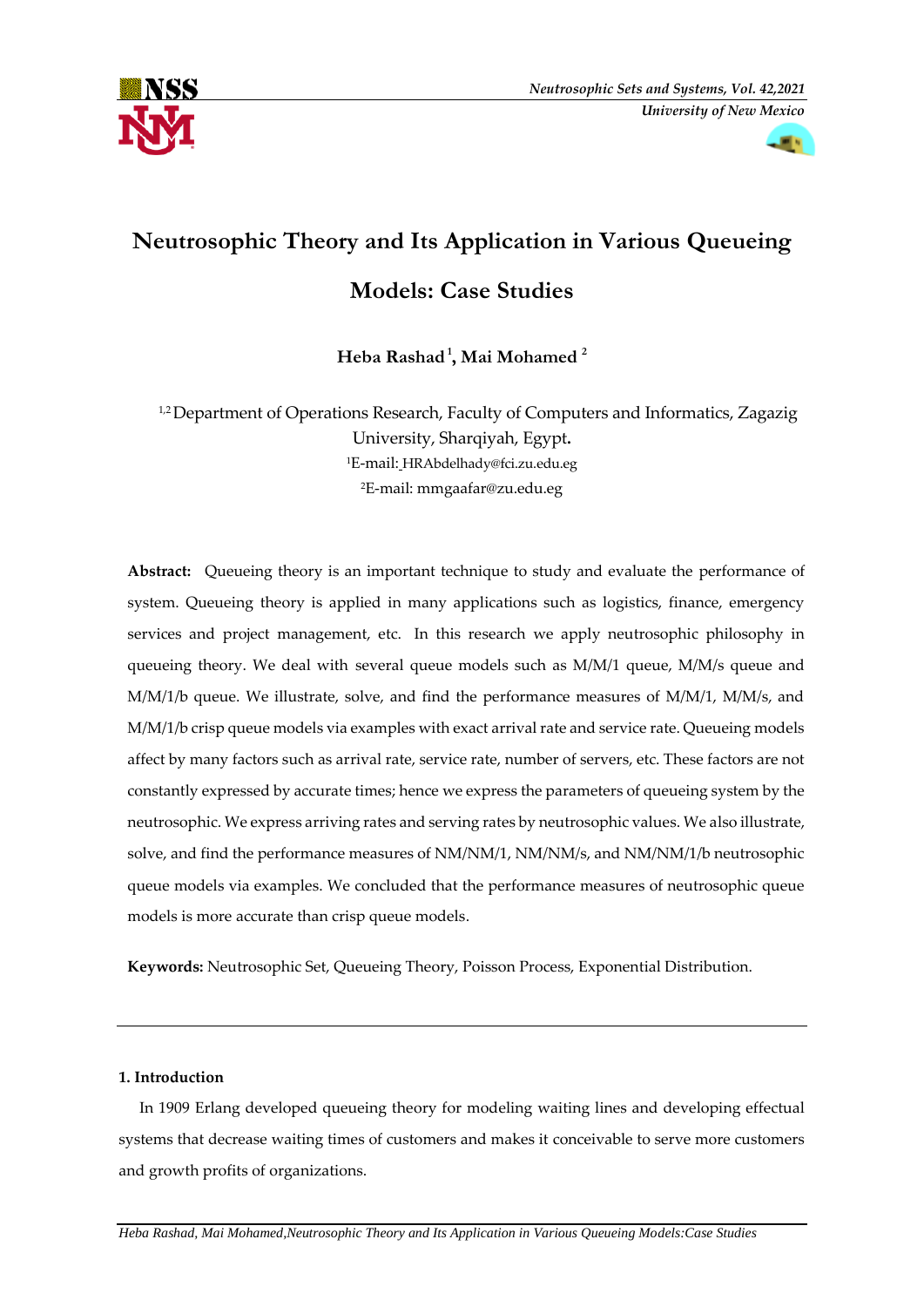In classical queueing theory the statement of well determined knowledge of queueing system's parameters such as arrival, service and departure rate are important and it is often imprecise in reality [1,2].

For dealing with problems of classical queueing theory, many researchers presented queueing theory in fuzzy environment to deal with uncertainty in parameters of queueing systems as in [3,4].

Since fuzzy and intuitionistic fuzzy theories does not represent reality efficiently and fails to simulate human thinking, Smarandache in 1995 presented neutrosophic logic. Neutrosophic logic is a generalization of fuzzy and intuitionistic fuzzy logic [5,6,7,8]. Neutrosophic logic able to deal with indeterminacy of data besides considering truth and falsity degrees. So, presenting queueing theory in neutrosophic environment makes decisions more competent [3,9,10,11,12,13,14,16].

 In Neutrosophic set truth, indeterminacy, and falsity degrees are real values ranges from] 0−, 1<sup>+</sup>[ with no restriction on the sum. For simplifying application of neutrosophic set in real cases, a single valued neutrosophic set is presented [15].

Now we can say that neutrosophic queueing theory has imprecise values of parameters. For example, let  $\lambda$  which is the arrival rate in the form  $\lambda_N = \lambda + I$  and  $\mu$  which is the service rate in the form  $\mu_N = \mu + I$ , where *I* determines the indeterminant part of the given values.

In this research we show the important role of neutrosophic theory [9,10] to deal with vague parameters of some queueing models that is:  $(NM/NM/1)$  :  $(FCFS/\infty)$  queue,  $(NM/NM/s)$ :(FCFS/ $\infty$ / $\infty$ ) queue and (NM/NM/1) :(FCFS/ $\infty$ /b) queue, and we prove the applicability and superiority of neutrosophic performance via solving various examples.

The remaining parts of this research consist of the following: In Section 2, we briefly discussed the queueing theory preliminaries. Section 3 discusses the fundamental steps of the neutrosophic queueing theory. In section 4, real case studies are solved for showing important role of neutrosophic in queueing theory. Section 5 presents the conclusion, findings and offers future work suggestions.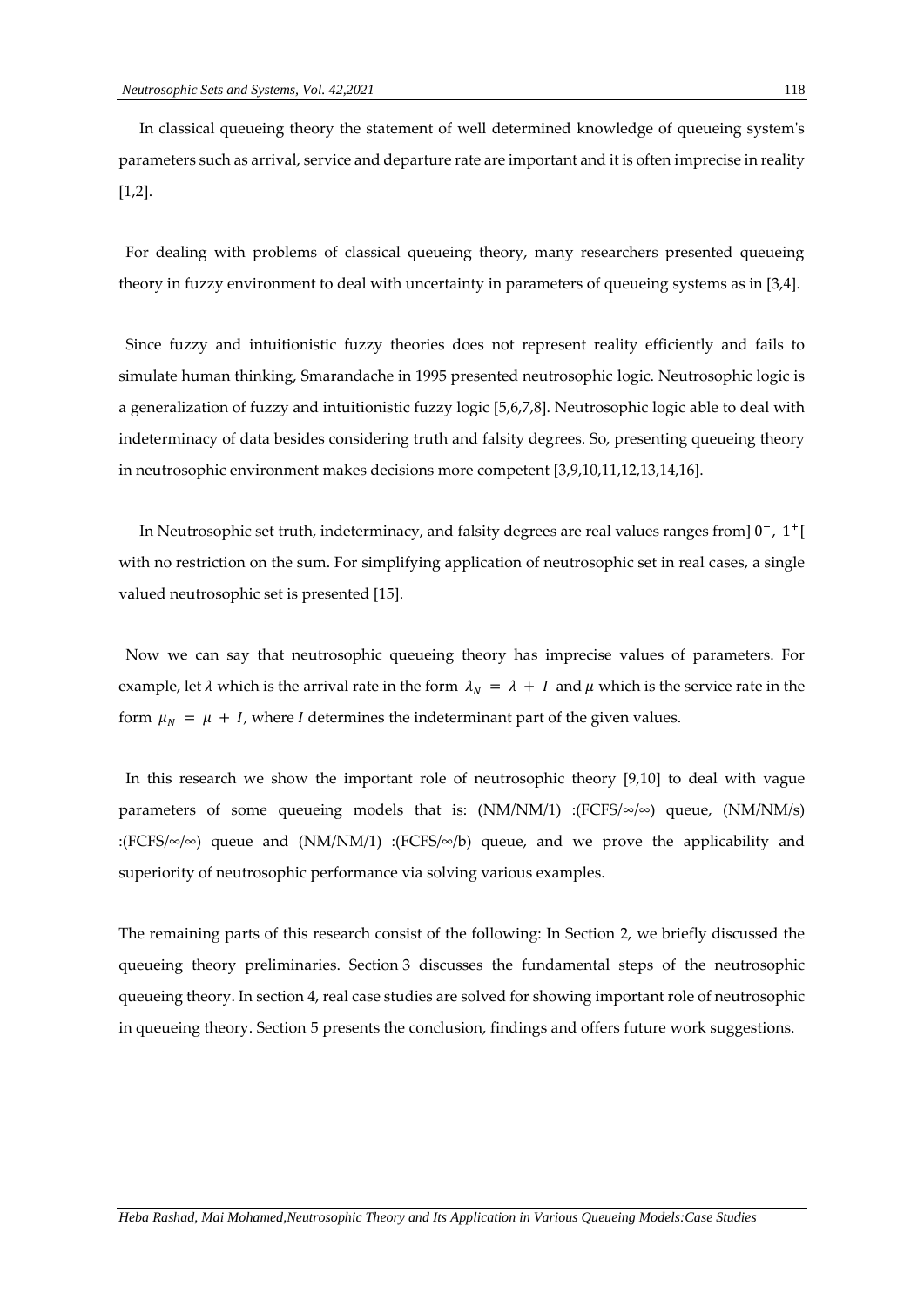# **2. Queueing Theory Preliminaries**

In this section the major preliminaries and concepts of single server waiting line model and multiserver waiting line model are presented.

The structure of waiting line systems presented in Figure 1.



**Fig.1.** The structures **of** waiting line system

# *2.1 Single Server Waiting Line Model*

# **2.1.1 (M/M/1) :(FCFS/∞/∞) [ 3,16 ]**

 The waiting line model considers the elementary in server, queue, and stage. There assumptions on this model are as follows:

1. The customers do not leave the queue and their population is infinite.

2. The arrival of customer are specified by a Poisson distribution with a mean arrival rate  $\lambda$ , so the time between the arrival of consecutive customers is specified by an exponential distribution with an average of  $1/\lambda$ .

3. The service rate of customer is specified by a Poisson distribution with a mean service rate of  $\mu$ , so the service time of customer is defined by an exponential distribution with an average of  $1/\mu$ .

4. The customers are served according to first-come, first-served.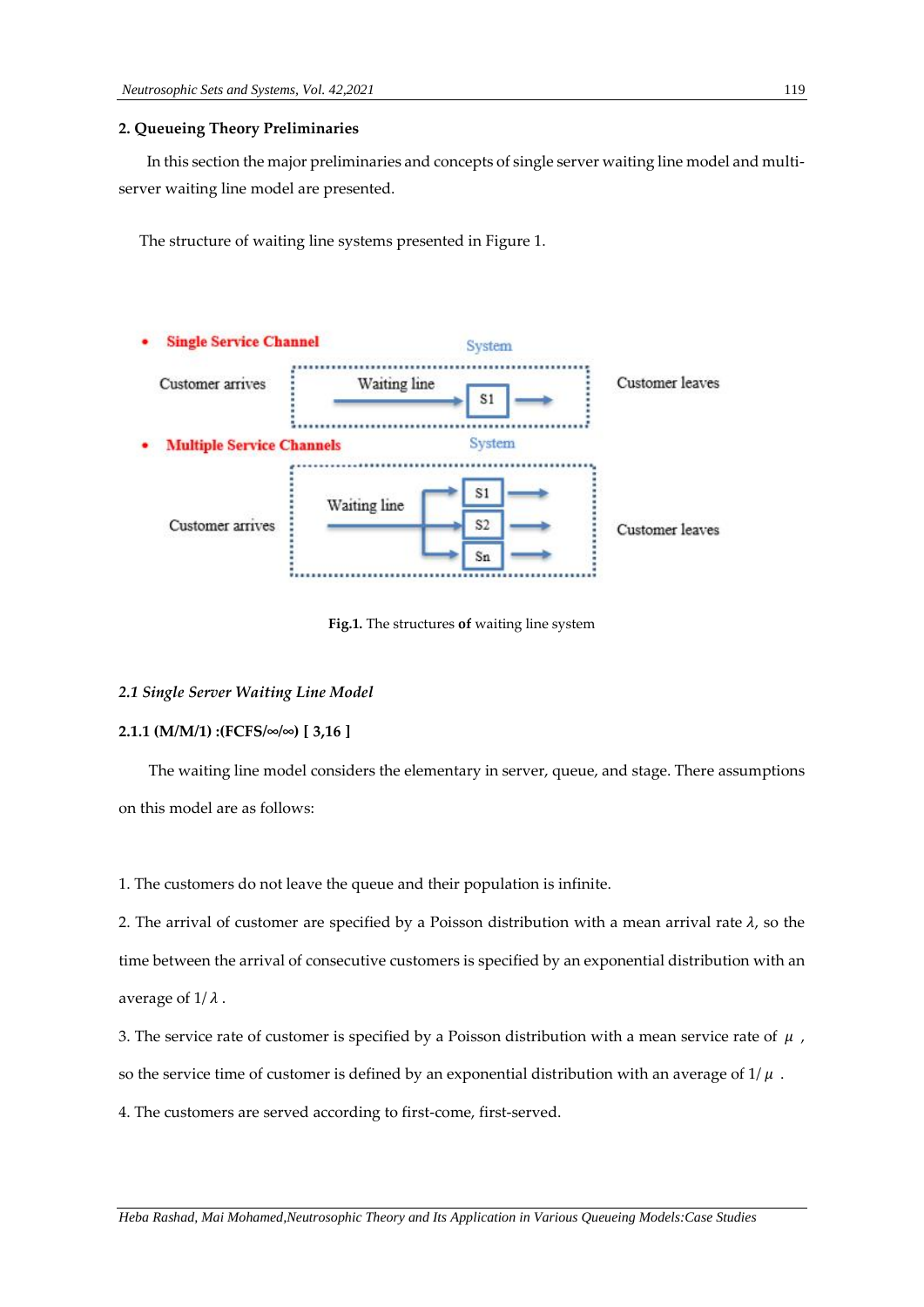We can calculate the operating features of a waiting line system using the following formulas:

| $\lambda$ = mean arrival rate of customers                                        |     |
|-----------------------------------------------------------------------------------|-----|
| $\mu$ = mean service rate                                                         |     |
| $\rho = \frac{\lambda}{\mu}$ = average utilization of system                      | (1) |
| $L_s = \frac{\lambda}{\mu - \lambda}$ = average number of customers in the system | (2) |
| $L_0 = \rho L$ = average number of customers waiting in line                      | (3) |
| $W_s = \frac{1}{u-1}$ = average time customers spent in the system                | (4) |
| $W_0$ = $\rho$ $W_s$ = average time customers spent waiting in line               | (5) |

 $P_n = (1 - P)P^n$  = the probability that *n* customers are in the service system at a given time (6)

# **2.1.2 (M/M/1) :(FCFS/∞/b) [3, 16 ]**

 The interarrival times and serving times are specified in this model according to exponential distribution, there is one server for customers. The customers are served according to FCFS policy, the calling source is infinite and system size is finite by b including the one being served.

The performance measures of the system are as follows:

$$
P(k) = \frac{p^{k}(1-p)}{(1-p^{b+1})}
$$
\n(7)

$$
L_Q = \frac{\rho^2 [1 - b\rho^{b-1} + (b-1)\rho^b]}{(1 - \rho)(1 - \rho^{b+1})}
$$
\n(8)

$$
L_s = L_Q + Eff \rho \; ; \; Eff \rho = \frac{Ef f \lambda}{\mu} \quad , \; Eff \lambda = \lambda (1 - p(b)) \tag{9}
$$

$$
W_Q = \frac{L_Q}{Eff \lambda} \tag{10}
$$

$$
W_S = \frac{L_S}{Ef f \lambda} \tag{11}
$$

# *2.2 Multi-Server Waiting Line Model (M/M/s) :(FCFS/∞/∞) [3,16]*

The assumptions on this model are described as follows:

1. The customers come from a single line.

2. The customers are served by the first server available.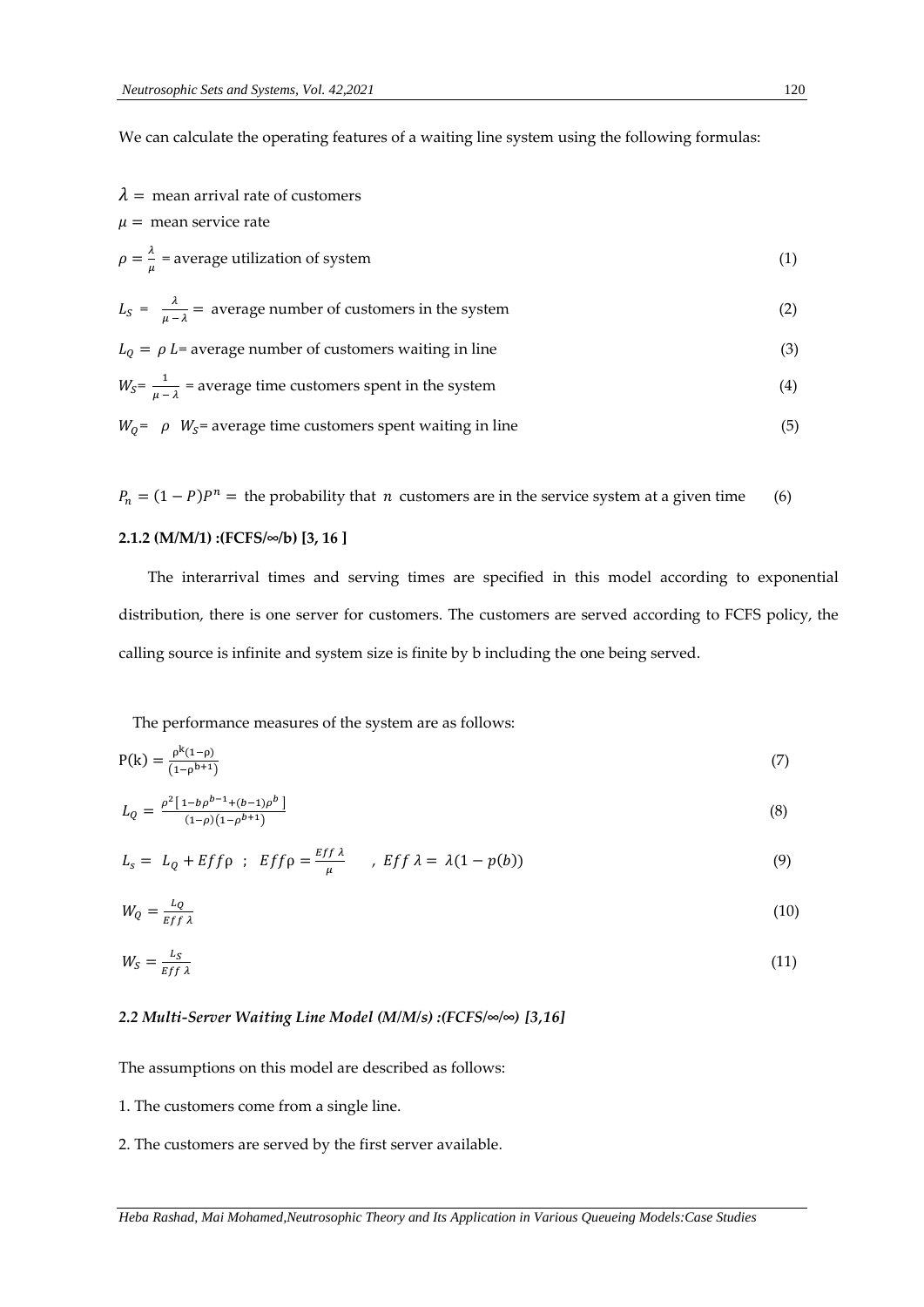3. There are s identical servers, the service time of each server is specified by exponential distribution and the mean service time is expressed by  $1/\mu$ . We can describe the operating features using the following formulas:

 $s =$  the number of servers in the system

$$
\rho = \frac{\lambda}{s\mu} = \text{the average utilization of system}
$$
\n(12)

$$
p_0 = \left[ \sum_{n=0}^{s-1} \frac{\left( \lambda / \mu \right)^n}{n!} + \frac{\left( \lambda / \mu \right)^s}{s!} \left( \frac{1}{1 - \rho} \right) \right]^{-1} \tag{13}
$$

= the probability that no customers are in the system

$$
L_Q = \frac{p_0(\lambda/\mu)^s \rho}{s!(1-\rho)^2}
$$
 the average number of customers waiting in line (14)

$$
W_Q = \frac{L_Q}{\lambda} = \text{ the average time spent waiting in line} \tag{15}
$$

$$
W_s = W_Q + \frac{1}{\mu} =
$$
 the average time spent in the system, including service (16)

 $L<sub>S</sub>$  =  $\lambda$  W = the average number of customers in the service system (17)

$$
P_n = \begin{cases} \frac{(\lambda/\mu)^n}{n!} p_0 & \text{for } n \le s\\ \frac{(\lambda/\mu)^n}{s! s^{n-s}} p_0 & \text{for } n > s \end{cases}
$$
 (18)

= the probability that  $n$  customers are in the system at a given time

# **3. Neutrosophic Queueing Theory Preliminaries**

In this section the major preliminaries and concepts of neutrosophic queues are presented.

# *3.1 Neutrosophic Queue*

 Neutrosophic queue is a queueing system in which queueing parameters such as average rate of customers entering the queueing system  $(\lambda)$ , and average rate of customers being served  $(\mu)$  are neutrosophic numbers [3,16].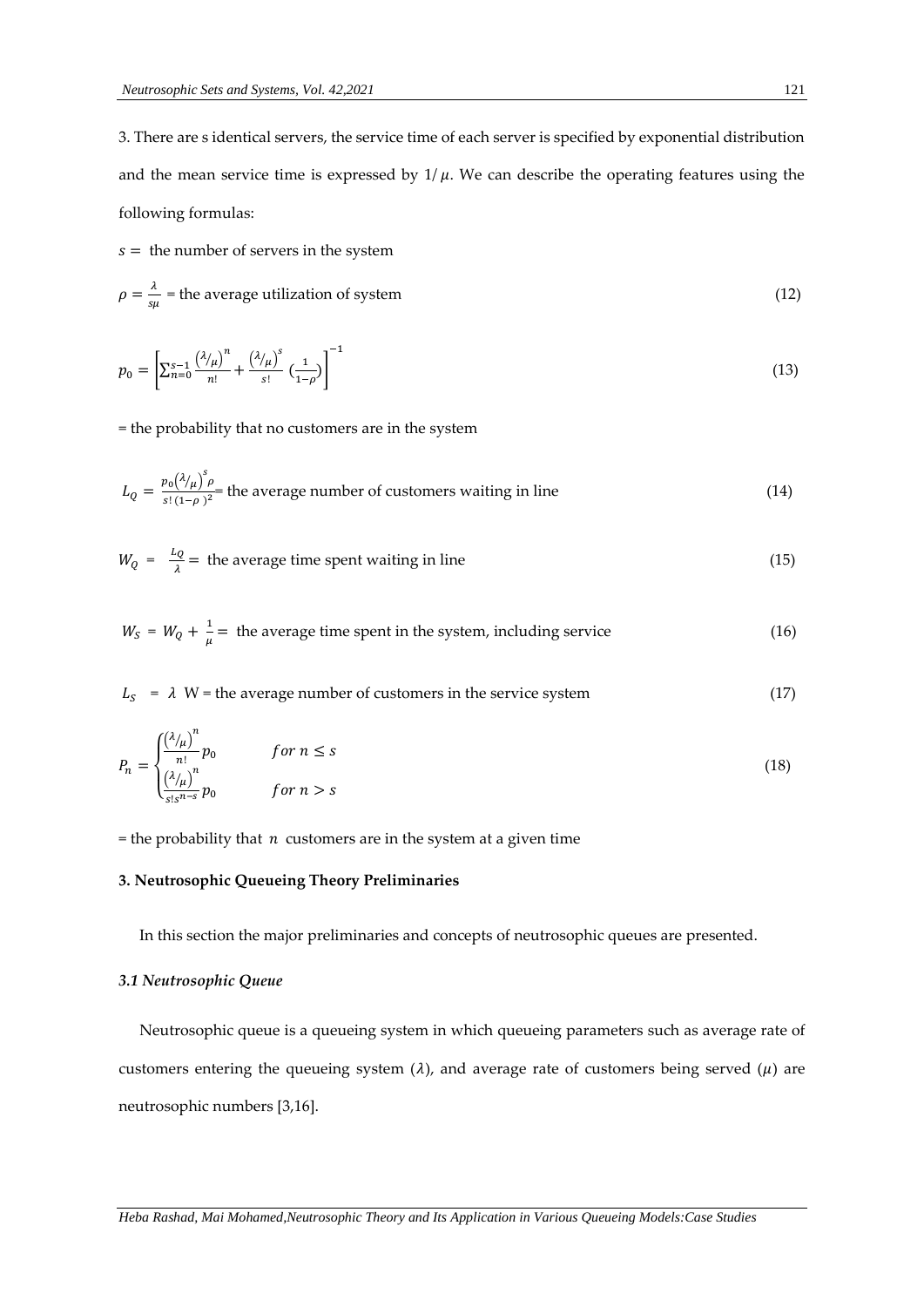In neutrosophic queueing  $\lambda$  is denoted by  $\lambda_N = [\lambda^L, \lambda^U]$  and  $\mu$  is denoted by  $\mu_N = [\mu^L, \mu^U]$ . Then, the neutrosophic traffic intensity if we have s servers is denoted by

$$
\rho_N = \frac{\lambda_N}{s\mu_N} = \frac{[\lambda^L, \lambda^U]}{s\mu^L, \mu^U}.\tag{19}
$$

# *3.2 Arithmetic Operations of Interval Values*

Let  $[c_1, d_1], [c_2, d_2]$  be two Intervals where  $c_1, c_2, d_1, d_2 \in \mathbb{R}$  and for practical cases set  $c_1 > 0, c_2 >$  $0, d_1 > 0, d_2 > 0$  then:

$$
[c_1, d_1] + [c_2, d_2] = [c_1 + c_2, d_1 + d_2]
$$
\n
$$
(20)
$$

$$
[c_1, d_1] - [c_2, d_2] = [c_1 - d_2, d_1 - c_2]
$$
\n
$$
(21)
$$

$$
[c_1, d_1] * [c_2, d_2] = [c_1c_2, d_1d_2]
$$
\n
$$
(22)
$$

$$
[c_1, d_1]/[c_2, d_2] = [c_1, d_1] * \frac{1}{[c_2, d_2]} = \left[\frac{c_1}{d_2}, \frac{d_1}{c_2}\right]
$$
\n(23)

# *3.3 (NM/NM/1) :(FCFS/∞/∞) Queue [16]*

 After replacing crisp parameters by neutrosophic parameters, the neutrosophic probability that arriving customer will find  $k$  customers in queue are as follows:

$$
NP(k) = (1 - \rho_N)\rho_N^k; k = 0, 1, ...
$$
  
\n
$$
NP(k) = \left(1 - \left[\frac{\lambda^L}{\mu^U}, \frac{\lambda^u}{\mu^L}\right]\right) \left[\frac{\lambda^L}{\mu^u}, \frac{\lambda^U}{\mu^L}\right]^k; k = 0, 1, ...
$$
  
\n
$$
NP(k) = \left[1 - \frac{\lambda^U}{\mu^L}, 1 - \frac{\lambda^L}{\mu^U}\right] \left[\left(\frac{\lambda^L}{\mu^U}\right)^k, \left(\frac{\lambda^U}{\mu^L}\right)^k\right]; k = 0, 1, ...
$$
  
\n
$$
NP(k) = \left[\left(1 - \frac{\lambda^U}{\mu^L}\right) \left(\frac{\lambda^L}{\mu^U}\right)^k, \left(1 - \frac{\lambda^L}{\mu^U}\right) \left(\frac{\lambda^U}{\mu^L}\right)^k\right]; k = 0, 1, ...
$$
\n(24)

The performance measures of the system are as follows: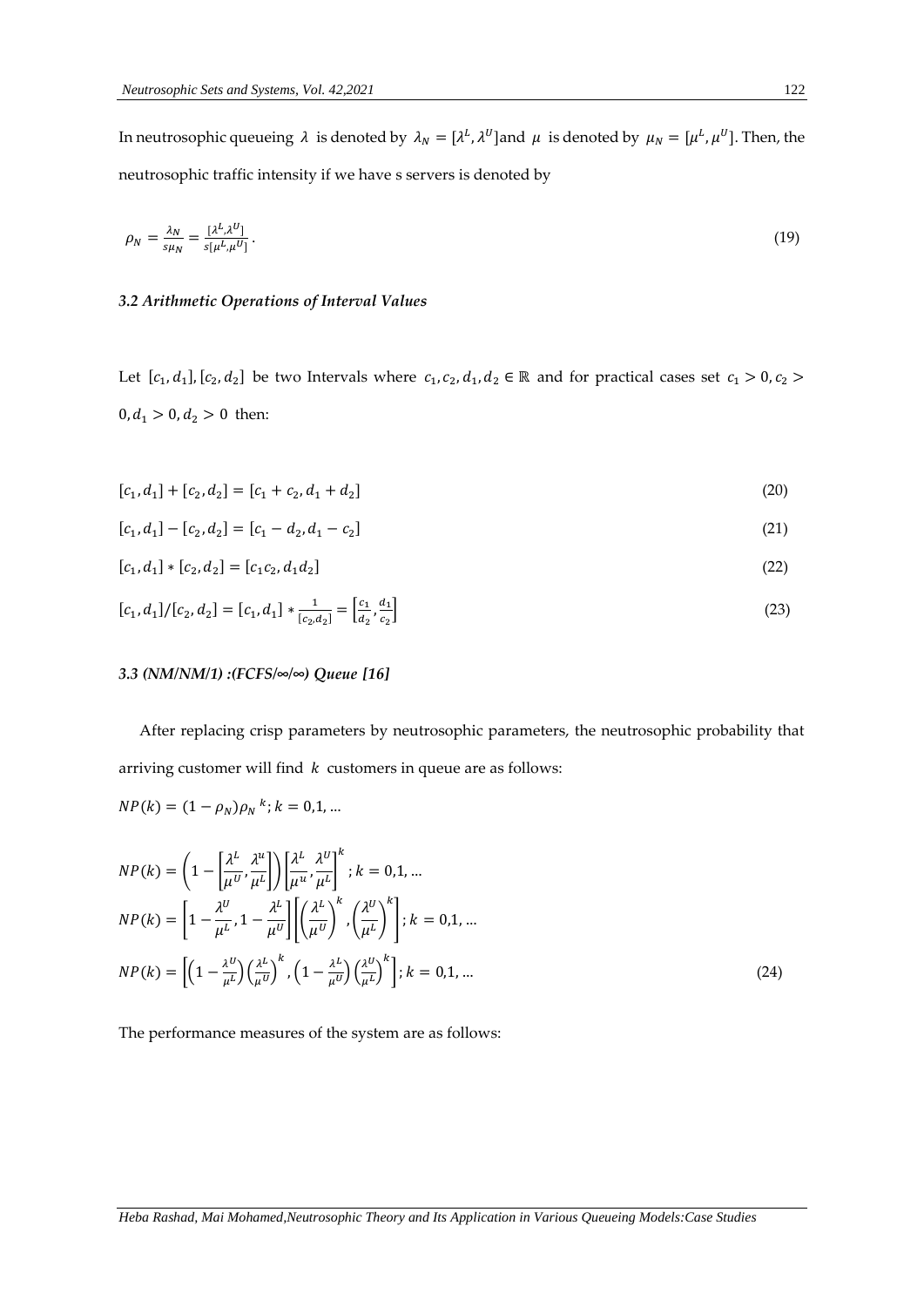• Neutrosophic expected number of customers in system:

$$
NL_s = \rho_N/(1 - \rho_N)
$$
, then

$$
NL_s = \left[\frac{\frac{\lambda^L}{\mu U}}{1 - \frac{\lambda^L}{\mu U}}, \frac{\frac{\lambda^u}{\mu^L}}{1 - \frac{\lambda^v}{\mu^L}}\right]
$$
(25)

• Neutrosophic expected number of customers in queue:

$$
NL_q = \rho_N^2/(1 - \rho_N)
$$
, then

$$
NL_Q = \begin{bmatrix} \left(\frac{\lambda^L}{\mu^U}\right)^2 & \left(\frac{\lambda^U}{\mu^L}\right)^2\\ \frac{\lambda^L}{1-\mu^U} & \frac{\lambda^U}{1-\mu^L} \end{bmatrix} \tag{26}
$$

• Neutrosophic expected waiting time in system:

$$
NW_{s} = \frac{1}{\mu_{N} - \lambda_{N}} , then
$$

$$
NW_s = \left[\frac{1}{\mu^U - \lambda^L}, \frac{1}{\mu^L - \lambda^U}\right] \tag{27}
$$

• Neutrosophic expected waiting time in queue:

$$
NW_Q = \rho_N/(\mu_N - \lambda_N), \text{ then}
$$

$$
NW_Q = \left[ \frac{\frac{\lambda^L}{\mu^U}}{\mu^U - \lambda^L}, \frac{\frac{\lambda^U}{\mu^L}}{\mu^L - \lambda^U} \right] \tag{28}
$$

# *3.4 (NM/NM/s) :(FCFS/∞/∞) Queue [16]*

 NM/NM/s queue is the same as NM/NM/1 queue except that in NM/NM/s customers are being served by s parallel homogeneous servers according to FCFS policy.

The neutrosophic probability that K customers in the queue will be: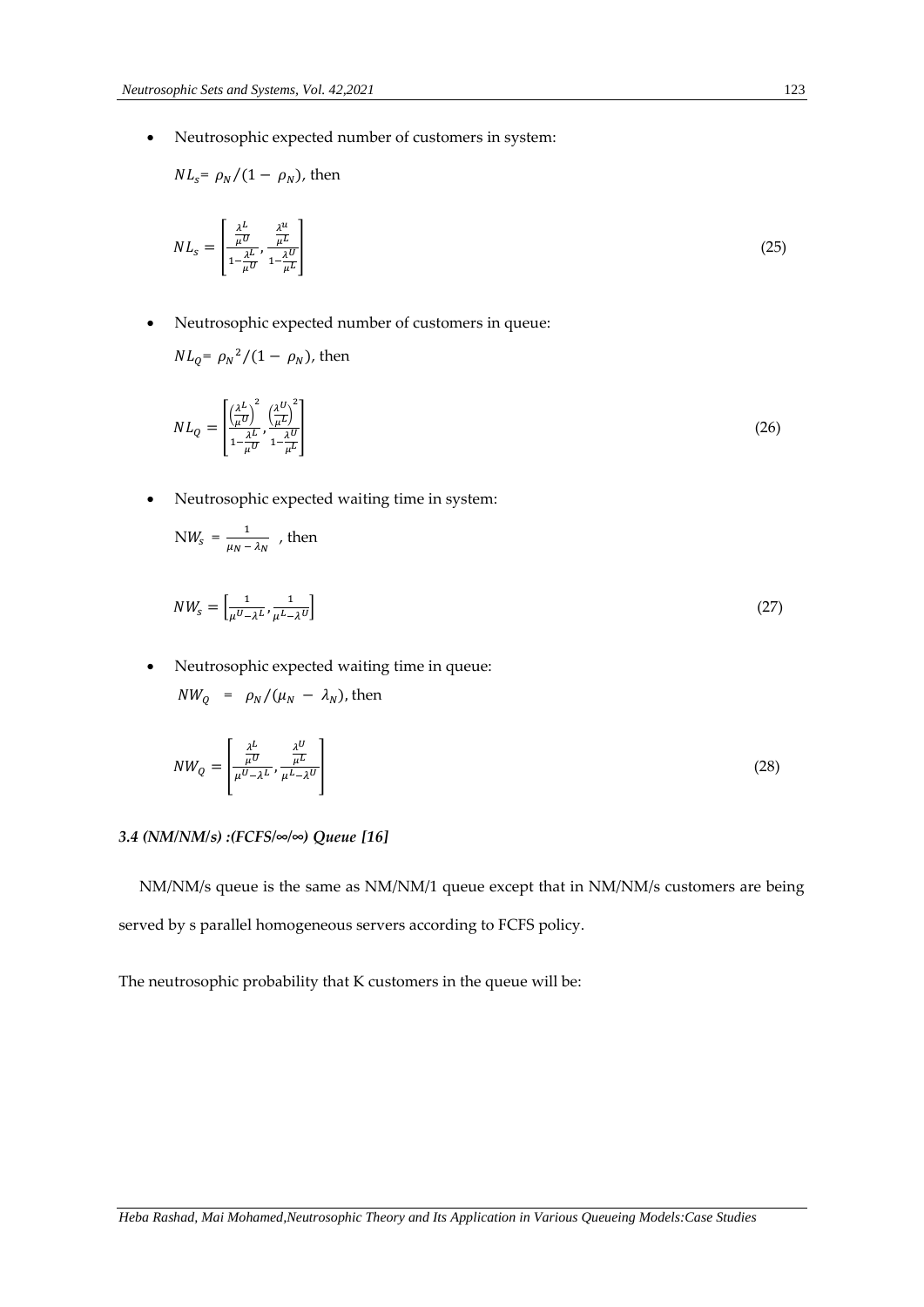$$
NP(k) = \begin{cases} \frac{(s\rho_N)^k}{k!} NP(0); k < s\\ \frac{\rho_N}{s!} NP(0); k \ge s \end{cases}
$$
\n
$$
NP(k) = \begin{cases} \frac{\left(s\left[\frac{\lambda^L}{\mu^U}\frac{\lambda^U}{\mu^L}\right]\right)^k}{k!} NP(0); k < s\\ \frac{\left[\frac{\lambda^L}{\mu^U}\frac{\lambda^U}{\mu^L}\right]^k}{s!} NP(0); k \ge s \end{cases}
$$
\n
$$
(29)
$$

Where:  $NP(0) = \left(\sum_{n=0}^{s-1} \frac{(s\rho_N)^n}{n!}\right)$  $\frac{(s\rho_N)^n}{n!} + \frac{(s\rho_N)^s}{s!} \cdot \frac{1}{1-\rho_N}$ 

$$
NP(0) = \left( \sum_{n=0}^{s-1} \frac{\left( s \left[ \frac{\lambda^L}{\mu} \frac{\lambda^u}{\mu^L} \right] \right)^n}{n!} + \frac{\left( s \left[ \frac{\lambda^L}{\mu} \frac{\lambda^u}{\mu^L} \right] \right)^s}{s!} \cdot \frac{1}{1 - \left[ \frac{\lambda^L}{\mu} \frac{\lambda^U}{\mu^L} \right]} \right)^{-1} \text{ OR}
$$
  

$$
NP(0) = \left[ \sum_{n=0}^{s-1} \frac{\left( \lambda^N / \mu_N \right)^n}{n!} + \frac{\left( \lambda^N / \mu_N \right)^s}{s!} \left( \frac{1}{1 - \rho_N} \right) \right]^{-1}
$$
(30)

The neutrosophic performance measures will be as follows:

The average number of customers waiting in line:

$$
NL_{Q} = \frac{NP(0)\left(\frac{\lambda_N}{\mu_N}\right)^S \rho_N}{S!(1-\rho_N)^2}
$$
\n(31)

The average waiting time of customer in line:

$$
NW_Q = \frac{NL_Q}{\lambda_N} \tag{32}
$$

The average waiting time of customer in the system:

$$
NW_S = NW_Q + \frac{1}{\mu_N} \tag{33}
$$

The average number of customers in the system:

$$
NL_s = \lambda_N NW_s \tag{34}
$$

# *3.5 (NM/NM/1) :(FCFS/∞/b) Queue [16]*

 In this model the interarrival times and serving times are specified according to neutrosophic exponential distribution, there is one server for customers. The customers are served according to FCFS policy, the calling source is infinite and system size is finite by b including the one being served. The neutrosophic probability that K customer in the queue will be:

*Heba Rashad, Mai Mohamed,Neutrosophic Theory and Its Application in Various Queueing Models:Case Studies*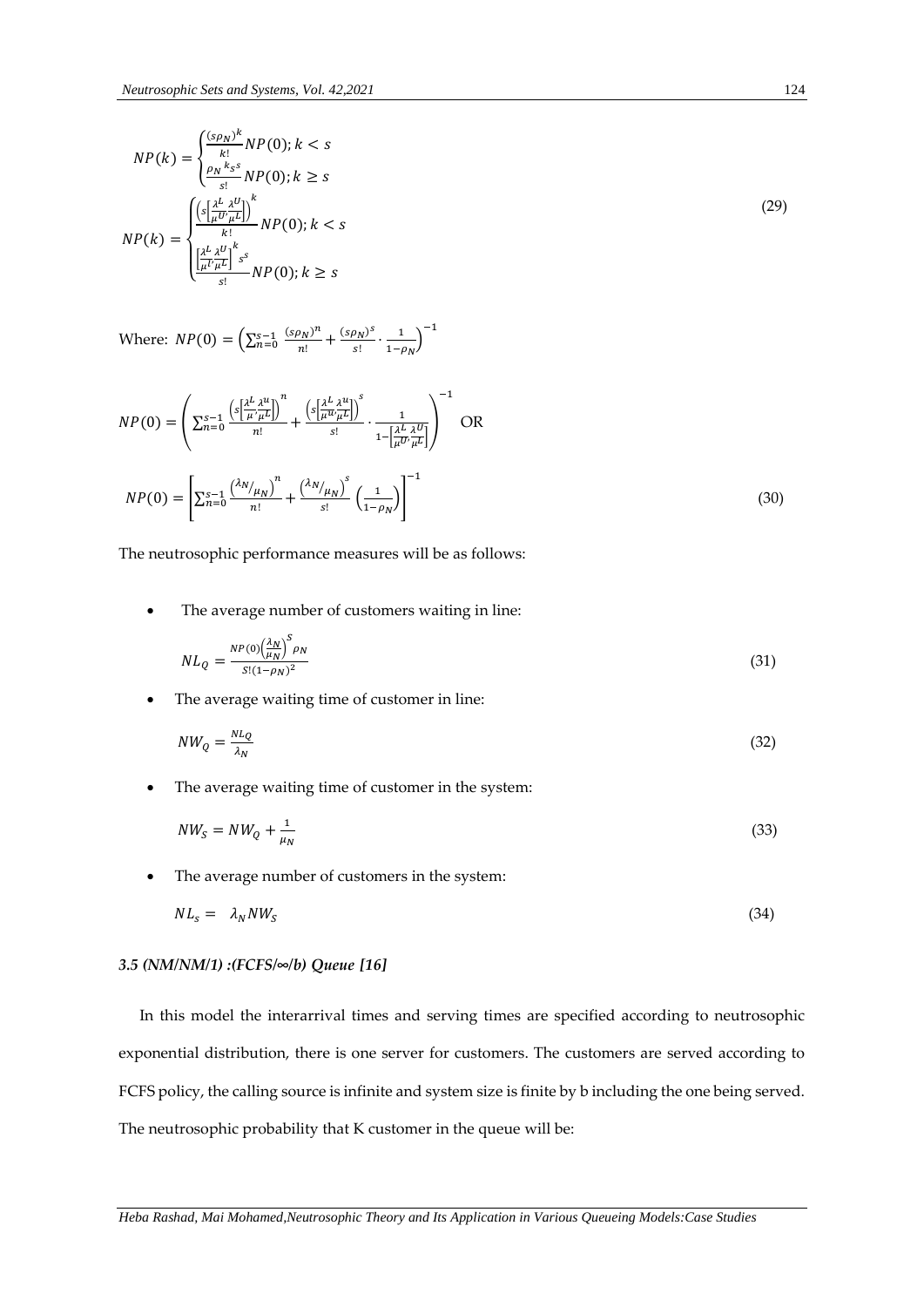$$
NP(k) = \frac{\rho_N \kappa (1 - \rho_N)}{(1 - \rho_N)^{b+1}}; k = 0..b
$$
  

$$
NP(k) = \frac{\left[\frac{\lambda^L \lambda^U}{\mu U^2 \mu^L}\right]^k (1 - \left[\frac{\lambda^L \lambda^U}{\mu V^2 \mu^L}\right])}{\left(1 - \left[\frac{\lambda^L \lambda^U}{\mu V^2 \mu^L}\right]^{b+1}\right)}; k = 0..b
$$
 (35)

The performance measures will be then as follows:

• The average number of customers waiting in line:

$$
NL_{Q} = \frac{\rho_{N}^{2} [1 - b \rho_{N}^{b-1} + (b-1) \rho_{N}^{b}]}{(1 - \rho_{N})(1 - \rho_{N}^{b+1})}, \text{ then}
$$

$$
NL_{Q} = \frac{\left[\frac{\lambda^{L}}{\mu U'} \frac{\lambda^{U}}{\mu L}\right]^{2} \left[1 - b\left[\frac{\lambda^{L}}{\mu U'} \frac{\lambda^{U}}{\mu L}\right]^{b-1} + (b-1)\left[\frac{\lambda^{L}}{\mu U'} \frac{\lambda^{V}}{\mu L}\right]^{b}\right]}{\left[1 - \frac{\lambda^{U}}{\mu U'} \frac{\lambda^{L}}{\mu U}\right] \left(1 - \left[\frac{\lambda^{L}}{\mu U'} \frac{\lambda^{U}}{\mu L}\right]^{b+1}\right)}
$$
(36)

• The average number of customers in the system:

$$
NL_S = NL_Q + Eff\rho_N,\tag{37}
$$

$$
Eff \rho_N = \frac{Eff\lambda_N}{\mu_N}, Eff\lambda_N = \lambda_N(1 - NP(b))
$$
\n(38)

$$
Eff \lambda_N = [\lambda^L, \lambda^U](1 - NP(b)) \tag{39}
$$

• The average waiting time of customer in line:

$$
NW_Q = \frac{1}{Eff\lambda_N} NL_Q \tag{40}
$$

• The average waiting time of customer in the system:

$$
NW_S = \frac{1}{Eff\lambda_N} NL_S \tag{41}
$$

The methodology for solving neutrosophic queueing models presented in Figure 2.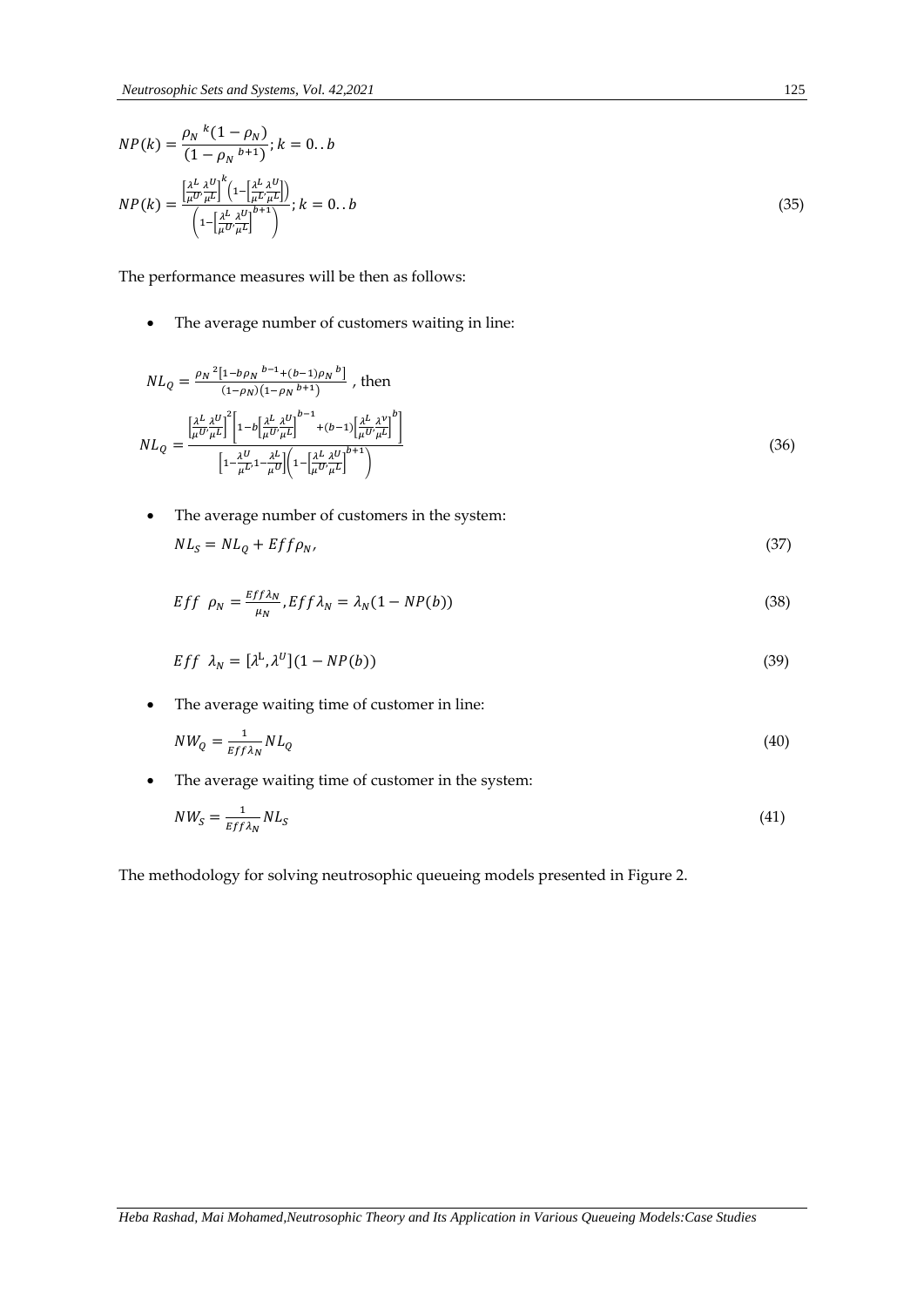

**Fig.2.** The methodology for solving neutrosophic queueing models

# **4. Case Studies**

In this section various case studies on crisp and neutrosophic queues are presented and solved.

#### *4.1 Example on ((M/M/1) :(FCFS/∞/∞) Crisp Queue Model*

The computer lab at State University helps the students by help desk. The students stand in front of the desk to wait for help. Students are served according to priority rule first-come, first-served. Students arrive according to Poisson process with a mean arrival rate 15 students per hour. Students are served by service rate exponentially distributed with an average 20 students per hour. Find the performance measures of the system.

- (a) The average utilization of the system
- (b) The average number of students in the system
- (c) The average number of students waiting in queue
- (d) The average waiting time in the system
- (e) The average waiting time in queue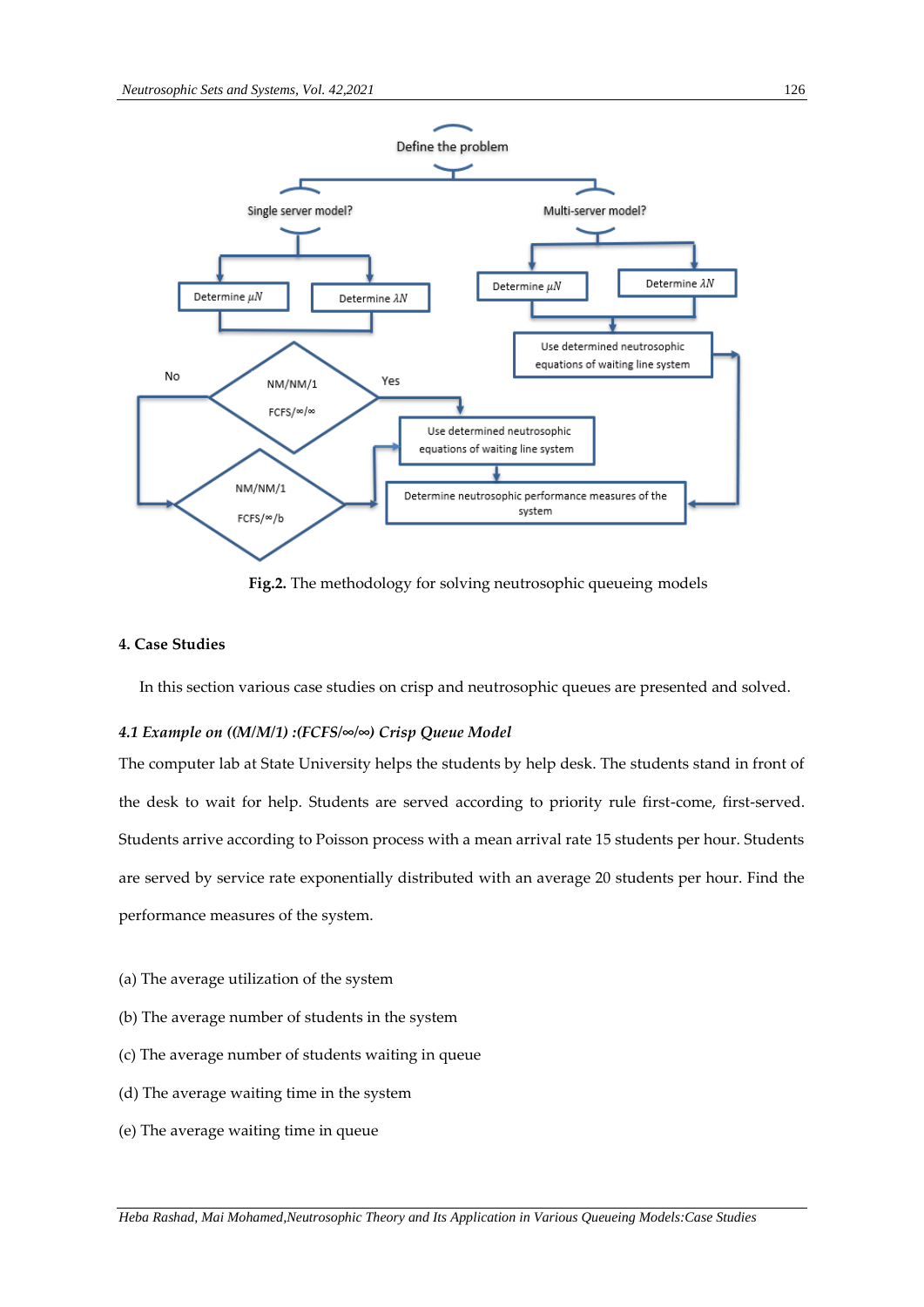#### *Crisp solution*

(a) By using Eq. (1), the average utilization is as follows:  $\rho = \frac{15}{20}$  $\frac{15}{20}$  = 0.75, or 75%.

(b) By using Eq.(2), the average number of students in the system is as follows:  $L_s = \frac{15}{20}$  $\frac{15}{20-15}$  = 3 students

(c) By using Eq.(3), the average number of students waiting in queue:  $L_0 = 0.75 \times 3 = 2.25$  students (d) By using Eq.(4), the average waiting time in the system:  $W_s = \frac{1}{20}$  $\frac{1}{20-15}$  = 0.2 hours, or 12 minutes (e) By using Eq.(5), the average waiting time in queue:  $W_Q = 0.75 \times 0.2 = 0.15$  hours, or 9 minutes

#### *4.2 Example on (NM/NM/1) :(FCFS/∞/∞) Neutrosophic Queue Model*

The computer lab at State University helps the students by help desk. The students stand in front of the desk to wait for help. Students are served according to priority rule first-come, first-served. Students arrive according to Poisson process with a mean arrival rate between 14 and 16 students per hour. Students are served by service rate exponentially distributed with an average 19 and 21 students per hour. Find the performance measures of the system.

- (a) The average utilization of the system
- (b) The average number of students in the system
- (c) The average number of students waiting in queue
- (d) The average waiting time in the system
- (e) The average waiting time in queue

#### *Neutrosophic solution*

 $\lambda_N = [14,16]$  students per hour.

 $\mu_N = [19,21]$  students per hour.

- a) Average utilization:  $\rho_N = \frac{\lambda_N}{\mu_N}$  $\frac{\lambda_N}{\mu_N} = \frac{[14, 16]}{[19, 21]}$  $\frac{14,10}{19,21}$  = [0.66, 0.84]. We can say the efficiency of the system ranges between 0.66 and 0.84 and 0.75 (crisp value)  $\in$  [0.66,0.84].
- b) By using Eq.(25), the average number of students in the system:  $NL_s = \frac{[0.66, 0.84]}{(1 10.66, 0.8)}$  $\frac{1^{(0.66,0.64)}}{(1-[0.66,0.84])} =$

 $[0.66, 0.84]$  $\frac{[0.66,0.84]}{[0.16,0.34]}$  = [1.94, 5.25]. Which means that expected number of students in system ranges between 1.94 and 5.25 and 3 (crisp value) ∈ [1.94, 5.25].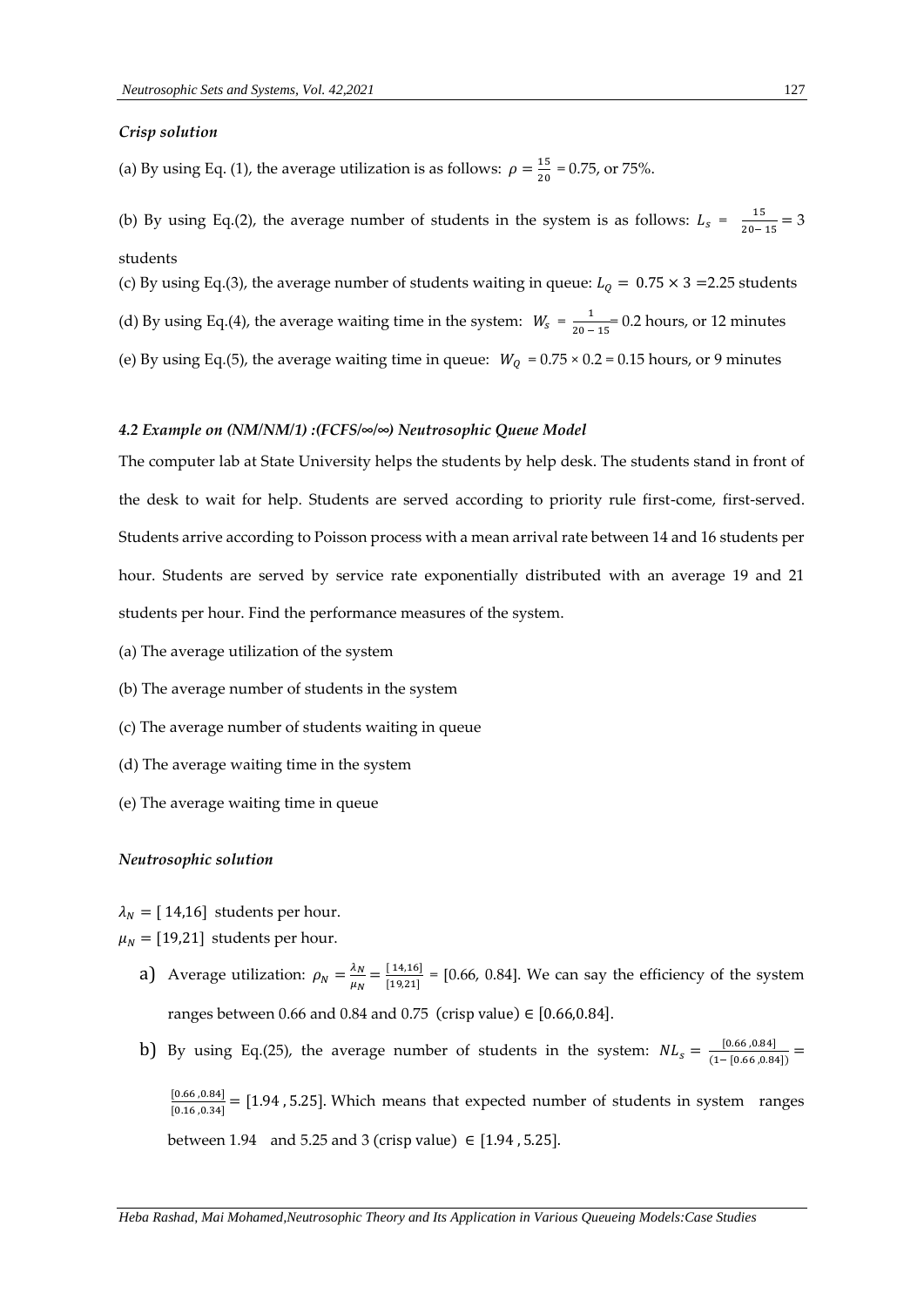- c) By using Eq. (26), the average number of students in queue:  $NL_Q = \frac{[0.66, 0.84]^2}{(1 10.66, 0.84)^2}$  $\frac{10.00, 0.041}{(1-[0.66, 0.84])}$  = [0.4356 ,0.7056]  $\frac{4336,0.76361}{[0.16,0.34]}$  = [1.28, 4.41]. Which means that expected number of students in queue ranges between 1.28 and 4.41 and 2.25 (crisp value)  $\in$  [1.28, 4.41].
- d) By using Eq. (27), the average waiting time in the system:  $NW_s = \frac{1}{13}$  $\frac{1}{[3,7]}$  = [0.14,0.33].

 Which means that mean waiting time in system ranges between 8.4 mins and 19.8 mins and 12 mins (crisp value)  $\in$  [8.4, 19.8].

e) By using Eq. (28), the average waiting time a student in queue:  $NW_Q = \frac{[0.66, 0.84]}{12.71}$  $\frac{58,60,1}{[3,7]}$  =

[0.09, 0.28]. Which means that mean waiting time in queue ranges between 5.4 mins and 16.8 mins and 9 mins (crisp value)  $\in$  [5.4, 16.8].

# *4.3 Example on ((M/M/s) :(FCFS/∞/∞) Crisp Queue Model*

State University has intended to maximize the number of assignments. Instead of a single person working at the help desk, the university planned to have three servers. The students will arrive at a rate of 45 per hour, according to a poison distribution. The service rate for each of the three servers is 18 students per hour with exponential service times. Find the following performance measures of the system.

- (a) The average utilization of the help desk
- (b) The average number of students in the queue
- (c) The average waiting time in the queue
- (d) The average waiting time in the system
- (e) The average number of students in the system

#### *Crisp solution*

- (a) Average utilization:  $\rho = \frac{\lambda}{\omega}$  $\frac{\lambda}{s\mu} = \frac{45}{3\times1}$  $\frac{43}{3\times18}$  = = 0.833, or 83.3%
- (b) The average number of students in the queue: Firstly, we find the probability that there are no students in the system using Eq. (13) as follows:

$$
p_0 = \left[\frac{\left(\frac{45}{18}\right)^0}{0!} + \frac{\left(\frac{45}{18}\right)^1}{1!} + \frac{\left(\frac{45}{18}\right)^2}{2!} + \left(\frac{\left(\frac{45}{18}\right)^3}{3!} \left(\frac{1}{1-0.833}\right)\right)\right]^{-1}
$$

 $=\frac{1}{22.3}$  $\frac{1}{22.215}$  = 0.045, or 4.5% of having no students in the system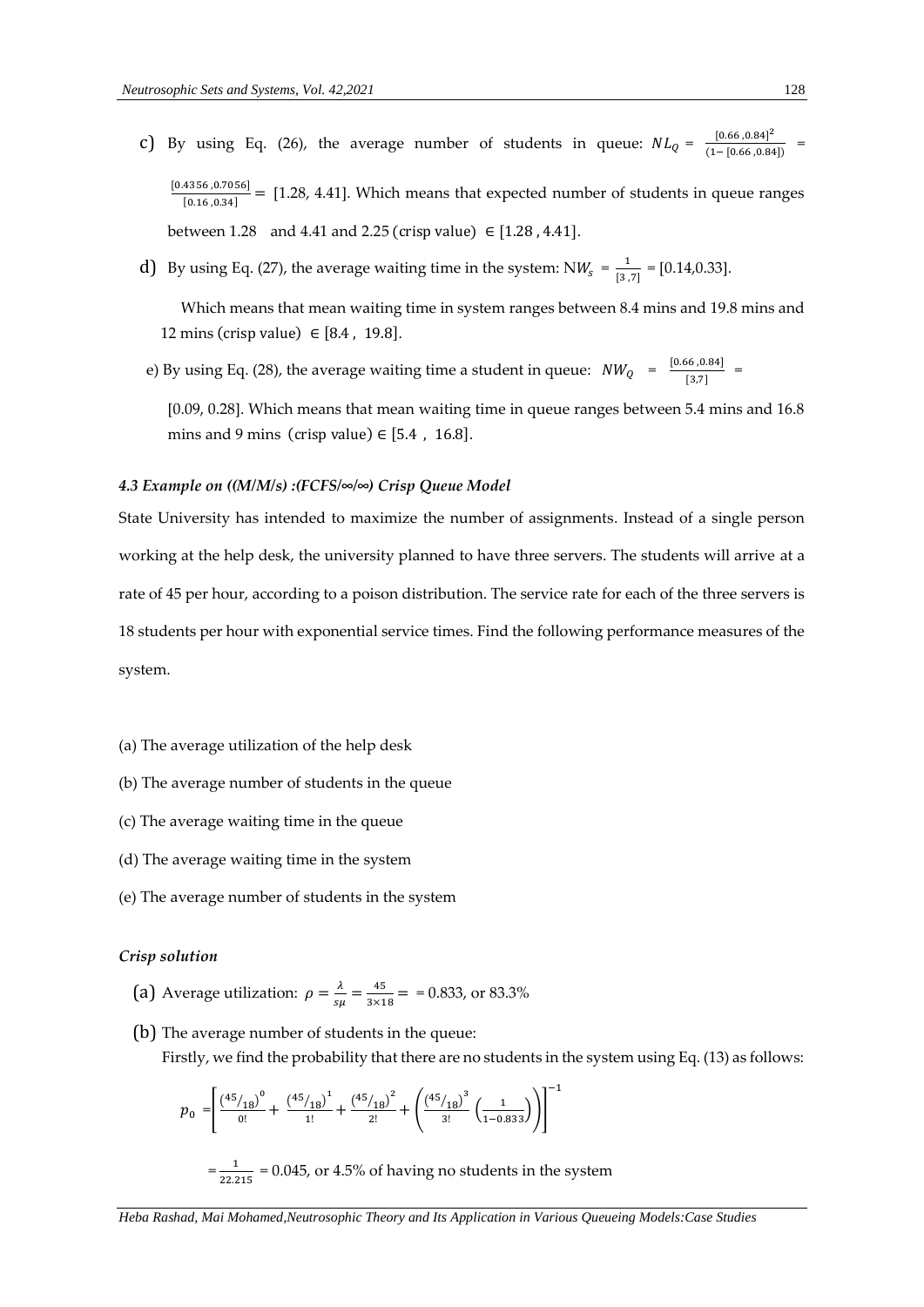By using Eq. (14), the average number of students in the queue is as follows:

$$
L_Q = \frac{0.045(45/18)^3 \times 0.833}{3! \times (1 - 0.833)^2} = \frac{0.5857}{0.1673} = 3.5
$$
 students

- (c) By using Eq. (15), the average waiting time in the queue:  $W_q = \frac{3.5}{45}$  $\frac{3.5}{45}$  = 0.078 hour, or 4.68 minutes
- (d) By using Eq. (16), the average waiting time in the system:  $W_s = 0.078 + \frac{1}{18} = 0.134$  hour, or 8.04 minutes
- (e) By using Eq. (17), the average number of students in the system:  $L_s = 45(0.134) =$ 6.03 students

#### *4.4 Example on (NM/NM/s) :(FCFS/∞/∞) Neutrosophic Queue Model*

State University has intended to maximize the number of assignments. Instead of a single person working at the help desk, the university planned to have three servers. The students will arrive at a rate of [44, 46] students per hour, according to Poisson distribution. The service rate for each of the three servers is [17,19] students per hour with exponential service times. Find the following performance measures of the system.

- (a) The average utilization of the help desk
- (b) The average number of students in the queue
- (c) The average waiting time in the queue
- (d) The average waiting time in the system
- (e) The average number of students in the system

# *Neutrosophic solution*

 $\lambda_N = [44, 46]$  students per hour.

 $\mu_N = [17,19]$  students per hour.

a) Average utilization:  $\rho_N = \frac{\lambda_N}{\epsilon_{N+1}}$  $\frac{\lambda_N}{s\mu_N} = \frac{[44, 46]}{3[17, 19]}$  $\frac{[44,46]}{3[17,19]} = \frac{[44,46]}{[51,57]}$  $\frac{[1,1,57]}{[51,57]}$  = [0.77,0.90]. We can say that the efficiency of

the system ranges between .0.77 and 0.9 and 0.83 (crisp value)  $\in$  [0.77, 0.90].

b) The average number of students in the queue: Firstly, we find the probability that there are no students in the system using Eq. (30) as follows:

$$
NP(0) = \left[ \frac{([2.3,2.7])^{0}}{0!} + \frac{([2.3,2.7])^{1}}{1!} + \frac{([2.3,2.7])^{2}}{2!} + \left( \frac{([2.3,2.7])^{3}}{3!} \left( \frac{1}{1 - [0.77,0.9]} \right) \right) \right]^{-1}
$$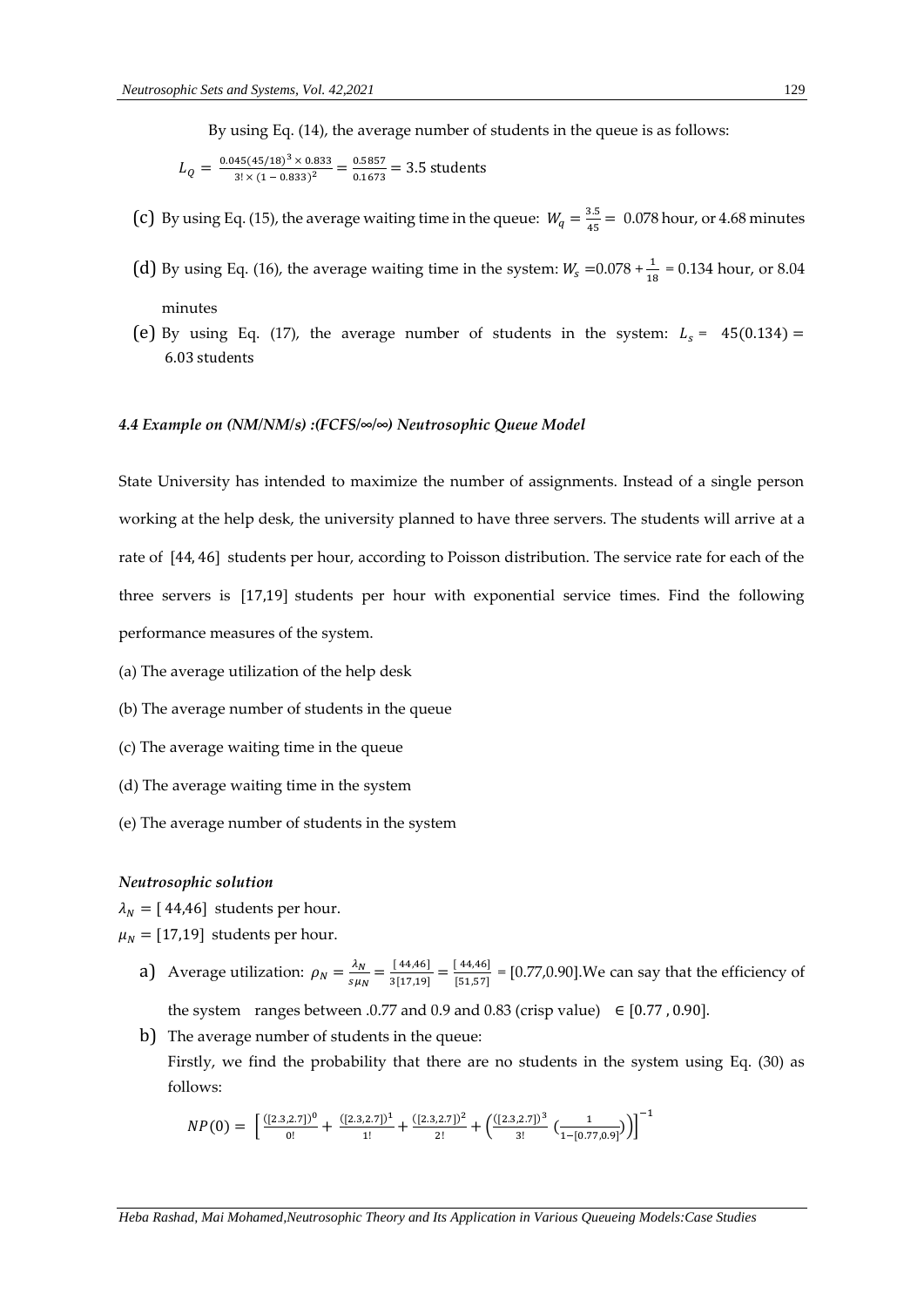$$
= \left[ [5.9, 7.3] + \left( \frac{[12.16, 19.8]}{6} \left( \frac{1}{[0.1, 0.23]} \right) \right]^{-1} \right]
$$

$$
= \left[ [5.9, 7.3] + ([2.02, 3.3][4.3, 10]) \right]^{-1}
$$

 = [0.024, 0.068] and we can say that the probability that we will find no student in the system ranges between .0.0.024 and 0.068 and 0.045 (crisp value) ∈ [0.024, 0.68].

By using Eq. (31), the average number of students waiting in line is as follows:

$$
NL_Q\text{=}\frac{[0.024, 0.068]\,([2.3, 2.7])^3[0.77, 0.9]}{3!\,([0.1, 0.23])^2}\text{= [0.69, 20]}.
$$

Which means that expected number of students in queue ranges between 0.69 and 20 and 3.5 (crisp value) ∈ [ 0.069, 20].

(c) By using Eq. (32), the average waiting time in the queue is as follows:

 $NW_Q = \frac{[0.69, 20]}{[44, 46]}$  $\frac{[0.69, 20]}{[44,46]}$  = [0.015, 0.45] hour = [0.9, 27] minutes which means that mean waiting time in

queue ranges between 0.9 mins and 27 mins and 4.68 (crisp value)  $\in$  [0.9, 27] minutes.

(d) By using Eq. (33), the average waiting time in the system is as follows:

 $NW<sub>S</sub> = [0.015, 0.45] + \frac{1}{[17,19]} = [0.06, 0.5]$  hour = [3.6,30] minutes which means that mean waiting time

in system ranges between 3.6 mins and 30 mins and 8.04 (crisp value) ∈ [3.6,30] minutes.

(e) By using Eq. (34), the average number of students in the system is as follows:

 $NL_s$ = [44,46] [0.06,0.5] = [2.64,23] students, which means that expected number of students in system ranges between 2.64 and 23 and 6.03 (crisp value)  $\in$  [2.64,23].

# *4.5 Example on (M/M/1) :(FCFS/∞/b) Crisp Queue Model*

The packets of wireless access gateway arrive at a mean rate of 125 packets per second, they are buffered until they can be transmitted. The gateway takes 500 seconds to transmit a packet. The gateway currently has 13 places (including the packet being transmitted) and packets that arrive when the buffer is full are lost. Find the probability that a new packet is going to be lost, then find the performance measures of the system.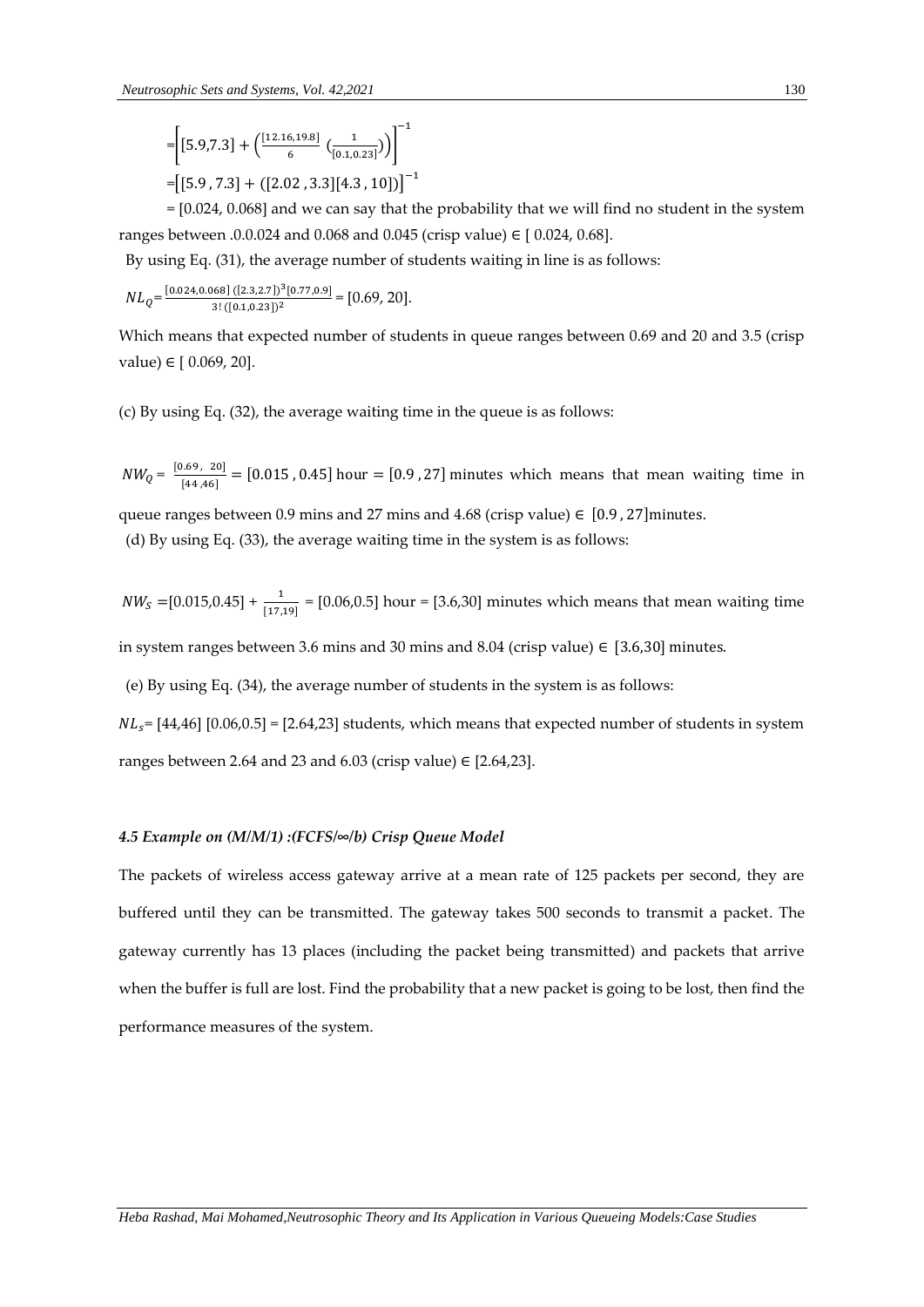# *Crisp solution*

By using Eq. (1),  $\rho = \frac{125}{500}$  $\frac{123}{500} = 0.25$ 

Then, by using Eq. (7) the probability that a new packet is going to be lost is as follows:

$$
P(k) = \frac{(0.25)^{13}(0.75)}{1 - (0.25)^{14}} = 1.12 \times 10^{-8}
$$

The performance measures of the system are as follows:

(a) By using Eq. (8), the average number of packets waiting in the queue is as follows:

$$
L_Q = \frac{(0.25)^2 [1 - 13(0.25)^{12} + 12(0.25)^{13}]}{0.75 [1 - (0.25)^{14}]} = 0.0834
$$

(b) By using Eq. (9), the average number of packets in the system is as follows:

$$
Eff \lambda = 125(1 - 1.12 \times 10^{-8}) = 124.9
$$
  
 
$$
Eff \rho = \frac{124.9}{500} = 0.249
$$

Hence  $L_s = 0.0834 + 0.249 = 0.3324$ 

(a) By using Eq. (10), the average waiting time in the queue is as follows:

$$
W_Q = \frac{0.0834}{124.9} = 0.00066
$$
 seconds

(b) By using Eq. (11), the average waiting time in the system is as follows:

$$
W_S = \frac{0.3324}{124.9} = 0.00266
$$
 seconds

#### *4.6 Example on (NM/NM/1) :(FCFS/∞/b) Neutrosophic Queue Model*

The packets of wireless access gateway arrive at a mean rate of [124,126] packets per second, and they are buffered until they can be transmitted. The gateway takes [499,501] seconds to transmit a packet. The gateway currently has 13 places (including the packet being transmitted) and packets that arrive when the buffer is full are lost. Calculate the probability that a new packet is going to be lost. Find the performance measures of the system.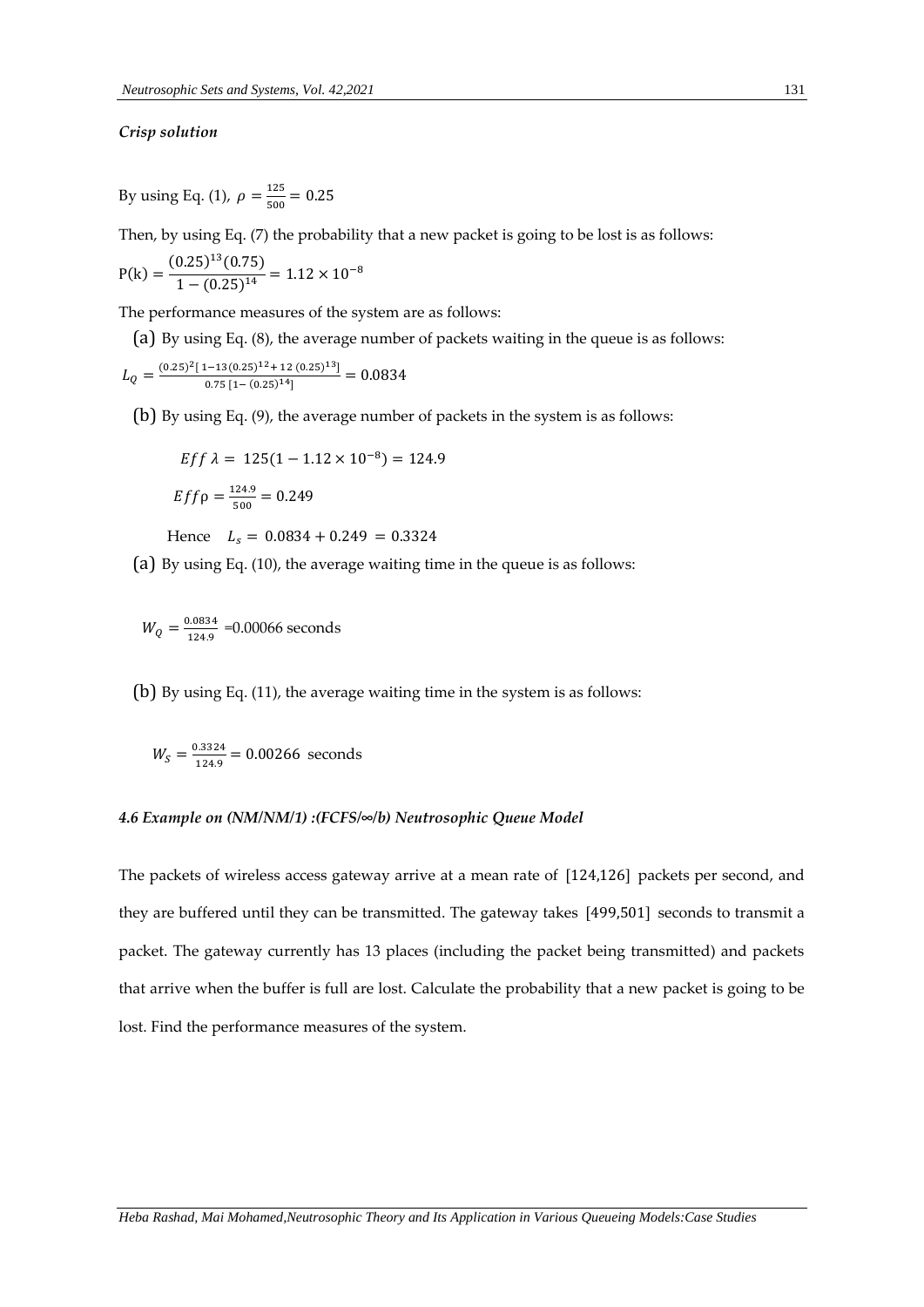# *Neutrosophic solution*

 $\lambda_N = [ 124, 126]$  packets per second.

 $\mu_N =$  [499,501] packets per second.

$$
\rho_N = \frac{\lambda_N}{\mu_N} = \frac{[124, 126]}{[499, 501]} = [0.247, 0.252]
$$
 and 0.25 (crisp value)  $\in [0.247, 0.252]$ .

By using Eq. (35), the probability that a new packet is going to be lost is as follows:

$$
\text{NP(k)} = \frac{[0.247, 0.252]^{13} (1 - [0.247, 0.252])}{(1 - [0.247, 0.252]^{14})} = [95 \times 10^{-10}, 124 \times 10^{-10}]
$$

and  $1.12 \times 10^{-8}$  (crisp value) ∈ [95  $\times$   $10^{-10}$ ,  $124 \times 10^{-10}$ ]

The performance measures of the system are as follows:

(a) By using Eq. (36), the average number of packets waiting in line is as follows:

$$
NL_{Q} = \frac{[0.247, 0.252]^{2}[1 - 13[0.247, 0.252]^{12} + 12[0.247, 0.252]^{13}]}{(1 - [0.247, 0.252])(1 - [0.247, 0.252]^{14})} = \frac{[0.060, 0.0629]}{[0.747, 0.752]} = [0.079, 0.084]
$$

Means that average number of waiting packets will be between 0.079 and 0.084 and 0.0834 (crisp value) ∈ [0.079,0.084].

(b) By using Eq. (37), Eq. (38), and Eq. (39), the average number of packets in the system is as follows:

$$
Eff \lambda_N = [124, 126][1 - (95 \times 10^{-10}, 124 \times 10^{-10})] =
$$

 $[124, 126][0.99999998, 0.99999999] = [123.9, 125.9]$ 

$$
Eff \rho = \frac{[123.9, 125.9]}{[499, 501]} = [0.2473, 0.2523]
$$

Hence,  $NL_s = [0.079, 0.084] + [0.2473, 0.2523] = [0.3263, 0.3363]$ 

Means that average number of packets in the system will be between 0.3263 and 0.3363 and 0.3324 (crisp value) ∈  $[0.3263, 0.3363]$ .

(c) By using Eq. (40), the average waiting time in the queue is as follows:

$$
NW_Q = \frac{[0.079, 0.084]}{[123.9, 125.9]} = [0.00062, 0.00067] \text{ seconds and } 0.00066 \text{ (crisp value)} \in [0.00062, 0.00067].
$$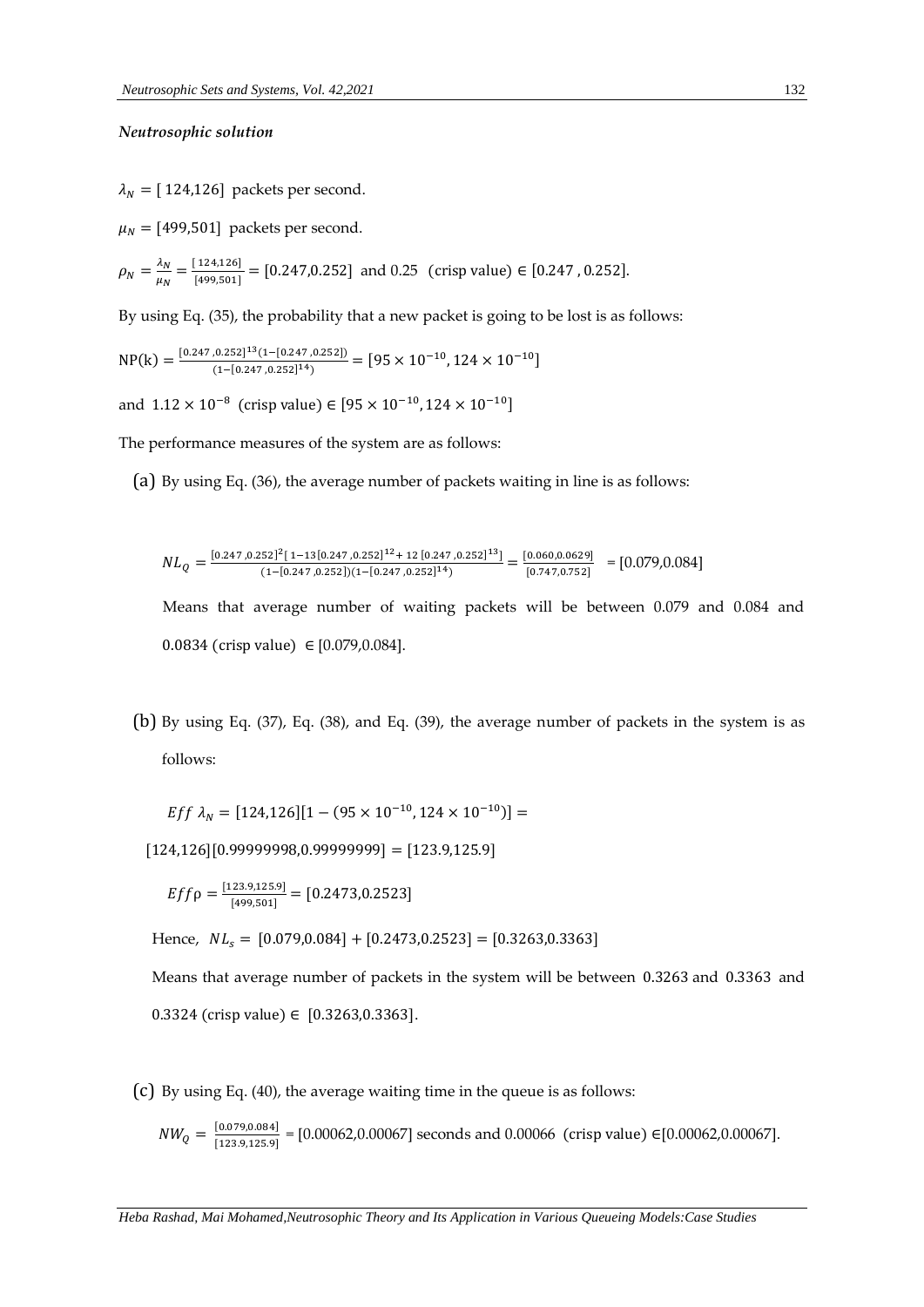(d) By using Eq. (41), the average waiting time in the system is as follows:

$$
NW_S = \frac{[0.3263, 0.3363]}{[123.9, 125.9]} = [0.0025, 0.0027]
$$
 seconds and 0.0026 (crisp value)  $\in [0.0025, 0.0027]$ .

# **5. Conclusions and Future Directions**

 We concluded that the neutrosophic queueing theory is better than the crisp queueing theory when we deal with imprecise data. We have presented three types of queues in neutrosophic environment: (NM/NM/1) :(FCFS/∞/∞) queue, (NM/NM/s) :(FCFS/∞/∞) queue and (NM/NM/1) :(FCFS/∞/b) queue. We evaluate the neutrosophic performance measures for three queueing models according to crisp and neutrosophic queueing models. Neutrosophic queueing models gives better results than crisp queueing models.

 In the future we can study other types of queueing systems in neutrosophic environment. We can also use triangular and trapezoidal neutrosophic numbers in various queueing theory models. Also, various types of neutrosophic sets such as single, interval and bipolar neutrosophic sets will apply in our future research in queueing theory.

**Author Contributions:** All authors contributed equally to this research.

**Acknowledgment:** The authors would like to express their gratitude to the anonymous referees, Chief-Editor, and support Editors for their helpful feedback and propositions that helped to enhance the quality of this research.

**Conflict of interest:** Authors declare that there is no conflict of interest about the research.

**Funding:** This research has no funding source.

**Ethical approval:** None of the authors' experimented with human subjects or animals during this research.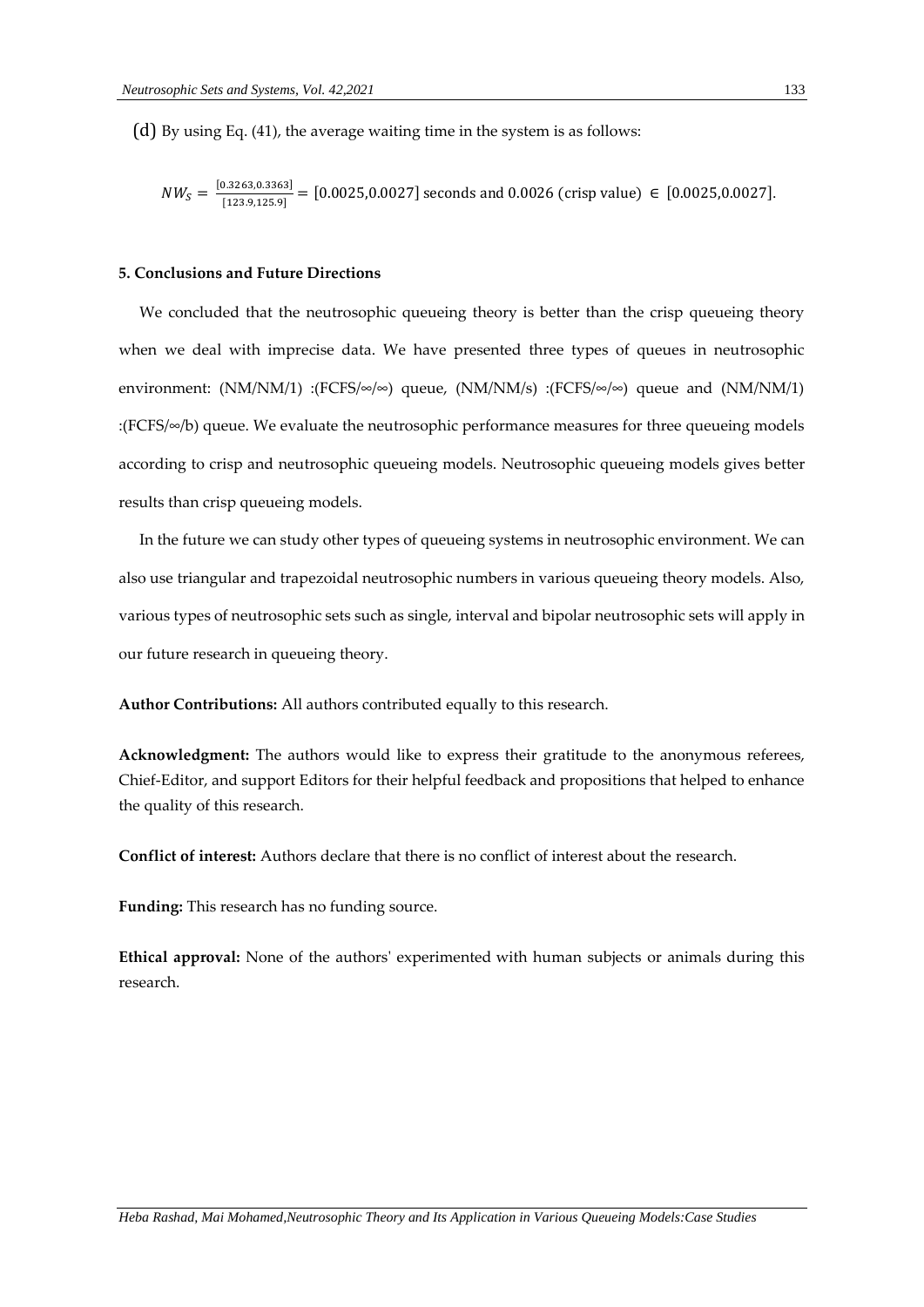# **References**

- 1. F Shortle J.; M Thompson J.; Gross D.; M Harris C., Fundamentals of Queueing Theory, 5th ed.; Wiley: United States of America, 2018; pp. 1–27, 77–96.
- 2. Nick T. Thomopoulos; Fundamentals of Queuing Systems, 1st ed.; Springer: United States of America, 2012; pp. 19–26, 41–48.
- 3. Mohamed Bisher Zeina, Khudr Al-Kridi and Mohammed Taher Anan, New Approach to FM/FM/1 Queue's Performance Measures, Journal of King Abdulaziz University: "Science", Vol.30, No. 1., 2017.
- 4. Chen, S.P., Eur. J., Parametric Nonlinear Programming for Analyzing Fuzzy Queues with Infinite Capacity, Oper. Res., Vol. 157, 2009.
- 5. Smarandache, F. A Unifying Field in Logics: Neutrosophic Logic. Neutrosophy, Neutrosophic Set, Neutrosophic Probability. American Research Press, Rehoboth, NM, 1999.
- 6. Smarandache, F, Neutrosophic set a generalization of the intuitionistic fuzzy sets. Inter. J. Pure Appl. Math., 24, 287 – 297, 2005.
- 7. Smarandache. F, Introduction to Neutrosophic Measure, Integral, Probability. Sitech Education publisher, 2015.
- 8. Smarandache, F, Neutrosophy and Neutrosophic Logic, First International Conference on Neutrosophy, Neutrosophic Logic, Set, Probability, and Statistics University of New Mexico, Gallup, NM 87301, USA,2002.
- 9. Rafif Alhabib, Moustafa Mzher Ranna, Haitham Farah, A.A. Salama, Some Neutrosophic Probability Distributions. Neutrosophic Sets and Systems, Vol. 22, 2018.
- 10. Salama.A.A, Smarandache. F, Neutrosophic Crisp Set Theory. Education Publishing, Columbus, 2015.
- 11. Patro.S.K, Smarandache. F. the Neutrosophic Statistical Distribution, More Problems, More Solutions. Neutrosophic Sets and Systems, Vol. 12, 2016.
- 12. Smarandache. F, Neutrosophical statistics, Sitech & Education publishing, 2014.
- 13. Smarandache, F. & Pramanik, S. (Eds). (2018). New trends in neutrosophic theory and applications, Vol.2. Brussels: Pons Editions.
- 14. Smarandache, F. & Pramanik, S. (Eds). (2016). New trends in neutrosophic theory and applications. Brussels: Pons Editions.